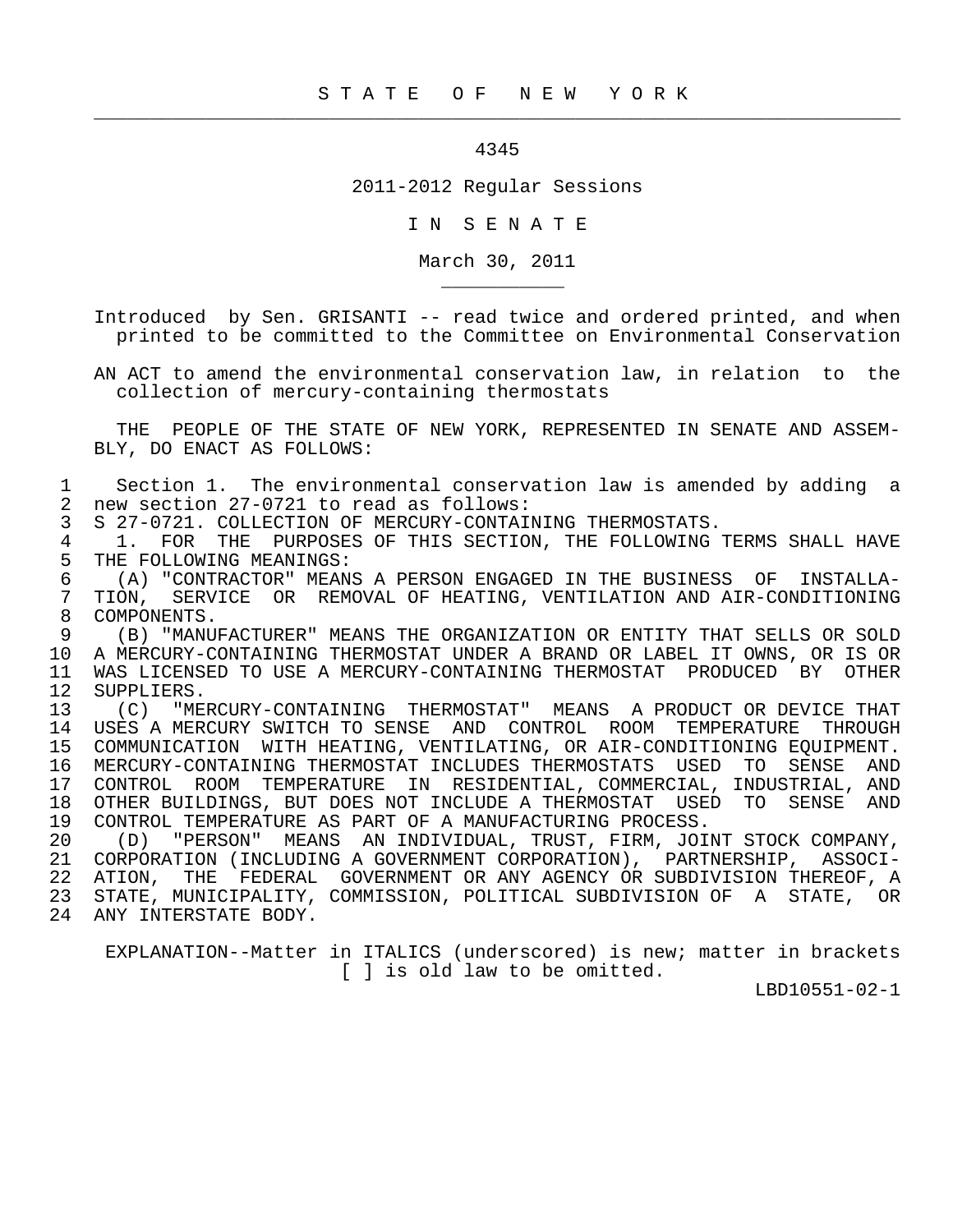S. 4345 2

 1 (E) "THERMOSTAT RETAILER" MEANS A PERSON WHO SELLS THERMOSTATS OF ANY 2 KIND DIRECTLY TO HOMEOWNERS OR OTHER NONPROFESSIONALS THROUGH ANY SELL-<br>3 ING OR DISTRIBUTION MECHANISM, INCLUDING, BUT NOT LIMITED TO, SALES ING OR DISTRIBUTION MECHANISM, INCLUDING, BUT NOT LIMITED TO, SALES 4 USING THE INTERNET OR CATALOGUES. A RETAILER MAY ALSO BE A WHOLESALER IF<br>5 IT MEETS THE DEFINITION OF WHOLESALER. 5 IT MEETS THE DEFINITION OF WHOLESALER.<br>6 (F) "THERMOSTAT WHOLESALER" MEANS 6 (F) "THERMOSTAT WHOLESALER" MEANS A PERSON THAT IS ENGAGED IN THE 7 DISTRIBUTION AND WHOLESALE SALE OF THERMOSTATS AND OTHER HEATING, VENTI- 8 LATION, AND AIR-CONDITIONING COMPONENTS TO CONTRACTORS.<br>9 2. MANUFACTURERS SHALL ESTABLISH AND MAINTAIN A COLLE 9 2. MANUFACTURERS SHALL ESTABLISH AND MAINTAIN A COLLECTION PROGRAM FOR<br>10 OUT-OF-SERVICE MERCURY-CONTAINING THERMOSTATS, MANUFACTURERS SHALL.: 10 OUT-OF-SERVICE MERCURY-CONTAINING THERMOSTATS. MANUFACTURERS SHALL:<br>11 (A) ON OR AFTER OCTOBER FIRST, TWO THOUSAND ELEVEN, MAKE COLLEO 11 (A) ON OR AFTER OCTOBER FIRST, TWO THOUSAND ELEVEN, MAKE COLLECTION<br>12 CONTAINERS AVAILABLE TO ALL THERMOSTAT WHOLESALERS IN THIS STATE. 12 CONTAINERS AVAILABLE TO ALL THERMOSTAT WHOLESALERS IN THIS STATE. 13 MANUFACTURERS SHALL PROVIDE COLLECTION CONTAINERS TO ANY THERMOSTAT<br>14 RETAILER IN THIS STATE THAT REQUESTS A CONTAINER EACH-THERMOSTAT 14 RETAILER IN THIS STATE THAT REQUESTS A CONTAINER. EACH THERMOSTAT 15 MANUFACTURER SHALL WITH EACH CONTAINER, INCLUDE INFORMATION REGARDING<br>16 THE PROPER MANAGEMENT OF MERCURY-CONTAINING THERMOSTATS IN ACCORDANCE 16 THE PROPER MANAGEMENT OF MERCURY-CONTAINING THERMOSTATS IN ACCORDANCE 17 WITH FEDERAL AND STATE LAW. 17 WITH FEDERAL AND STATE LAW.<br>18 (B) ESTABLISH A SYSTEM TO 18 (B) ESTABLISH A SYSTEM TO COLLECT, TRANSPORT, AND PROPERLY MANAGE 19 OUT-OF-SERVICE MERCURY-CONTAINING THERMOSTATS FROM ALL COLLECTION SITES.<br>20 (C) DISPOSE OF MERCURY-CONTAINING THERMOSTATS PURSUANT TO TITLE TWEN-20 (C) DISPOSE OF MERCURY-CONTAINING THERMOSTATS PURSUANT TO TITLE TWEN-<br>21 TY-ONE OF THIS ARTICLE. 21 TY-ONE OF THIS ARTICLE.<br>22 (D) CHARGE A ONE-TIME 22 (D) CHARGE A ONE-TIME PROGRAM ADMINISTRATION FEE TO WHOLESALERS AND<br>23 RETAILERS NOT TO EXCEED TWENTY-FIVE DOLLARS PER COLLECTION CONTAINER. 23 RETAILERS NOT TO EXCEED TWENTY-FIVE DOLLARS PER COLLECTION CONTAINER. 24 (E) FROM JANUARY FIRST, TWO THOUSAND TWELVE THROUGH DECEMBER<br>25 THIRTY-FIRST, TWO THOUSAND FIFTEEN, CONDUCT EDUCATION AND OUTREACH 25 THIRTY-FIRST, TWO THOUSAND FIFTEEN, CONDUCT EDUCATION AND OUTREACH 26 EFFORTS INCLUDING, BUT NOT LIMITED TO:<br>27 (1) PROMOTING THE AVAILABILITY OF CO 27 (1) PROMOTING THE AVAILABILITY OF COLLECTION CONTAINERS TO THERMOSTAT<br>28 WHOLESALERS AND RETAILERS; 28 WHOLESALERS AND RETAILERS;<br>29 (2) EDUCATING CONTRACTOR 29 (2) EDUCATING CONTRACTORS, HOMEOWNERS AND OTHER INTERESTED PERSONS ON<br>30 THE IMPORTANCE OF PROPERLY MANAGING OUT-OF-SERVICE MERCURY-CONTAINING 30 THE IMPORTANCE OF PROPERLY—MANAGING—OUT-OF-SERVICE—MERCURY-CONTAINING—<br>31 THERMOSTATS AND OPPORTUNITIES FOR THE COLLECTION—OF THOSE—THERMOSTATS 31 THERMOSTATS AND OPPORTUNITIES FOR THE COLLECTION OF THOSE THERMOSTATS<br>32 AND THE AVAILABILITY OF MANUFACTURER SUPPORTED PROGRAM(S); 32 AND THE AVAILABILITY OF MANUFACTURER SUPPORTED PROGRAM(S);<br>33 (3) PROVIDING SIGNAGE TO PARTICIPATING COLLECTION LOCA 33 (3) PROVIDING SIGNAGE TO PARTICIPATING COLLECTION LOCATIONS THAT CAN<br>34 BE PROMINENTLY DISPLAYED TO PROMOTE THE COLLECTION AND RECYCLING OF 34 BE PROMINENTLY DISPLAYED TO PROMOTE THE COLLECTION AND RECYCLING OF<br>35 OUT-OF-SERVICE MERCURY-CONTAINING THERMOSTATS TO CONTRACTORS AND CONSUM-35 OUT-OF-SERVICE MERCURY-CONTAINING THERMOSTATS TO CONTRACTORS AND CONSUM-<br>36 ERS; AND ERS; AND 37 (4) PROMULGATING WRITTEN MATERIALS OR TEMPLATES OF MATERIALS FOR 38 REPRODUCTION BY PARTICIPATING THERMOSTAT WHOLESALERS AND RETAILERS TO BE<br>39 PROVIDED TO CUSTOMERS AT THE TIME OF PURCHASE OR DELIVERY OF A THERMO-39 PROVIDED TO CUSTOMERS AT THE TIME OF PURCHASE OR DELIVERY OF A THERMO-<br>30 STAT. THESE MATERIALS SHALL INCLUDE, BUT NOT BE LIMITED TO, INFORMATION 40 STAT. THESE MATERIALS SHALL INCLUDE, BUT NOT BE LIMITED TO, INFORMATION<br>41 ON THE IMPORTANCE OF PROPERLY MANAGING OUT-OF-SERVICE MERCURY-CONTAINING 41 ON THE IMPORTANCE OF PROPERLY MANAGING OUT-OF-SERVICE MERCURY-CONTAINING<br>42 THERMOSTATS AND OPPORTUNITIES FOR THE COLLECTION OF THOSE THERMOSTATS. 42 THERMOSTATS AND OPPORTUNITIES FOR THE COLLECTION OF THOSE THERMOSTATS. 43 (F) BEGINNING IN THE YEAR TWO THOUSAND THIRTEEN, SUBMIT AN ANNUAL<br>44 REPORT TO THE DEPARTMENT BY MARCH FIRST OF EACH YEAR THAT INCLUDES, AT A 44 REPORT TO THE DEPARTMENT BY MARCH FIRST OF EACH YEAR THAT INCLUDES, AT A 45 MINIMUM, ALL OF THE FOLLOWING INFORMATION: MINIMUM, ALL OF THE FOLLOWING INFORMATION: 46 (1) THE NUMBER OF MERCURY-CONTAINING THERMOSTATS COLLECTED AND RECY-<br>47 CLED BY THAT MANUFACTURER PURSUANT TO THIS SECTION DURING THE PREVIOUS 47 CLED BY THAT MANUFACTURER PURSUANT TO THIS SECTION DURING THE PREVIOUS 48 CALENDAR YEAR; 48 CALENDAR YEAR;<br>49 (2) THE EST 49 (2) THE ESTIMATED TOTAL AMOUNT OF MERCURY CONTAINED IN THE THERMOSTAT<br>50 COMPONENTS COLLECTED BY THAT MANUFACTURER PURSUANT TO THIS SECTION IN 50 COMPONENTS COLLECTED BY THAT MANUFACTURER PURSUANT TO THIS SECTION IN<br>51 THE PREVIOUS CALENDAR YEAR; 51 THE PREVIOUS CALENDAR YEAR;<br>52 (3) AN EVALUATION OF 52 (3) AN EVALUATION OF THE EFFECTIVENESS OF THE MANUFACTURER'S<br>53 COLLECTION PROGRAM; 53 COLLECTION PROGRAM;<br>54 (4) AN ACCOUNTING 54 (4) AN ACCOUNTING OF THE ADMINISTRATIVE COSTS INCURRED IN THE COURSE 55 OF ADMINISTERING THE COLLECTION AND RECYCLING PROGRAM; AND